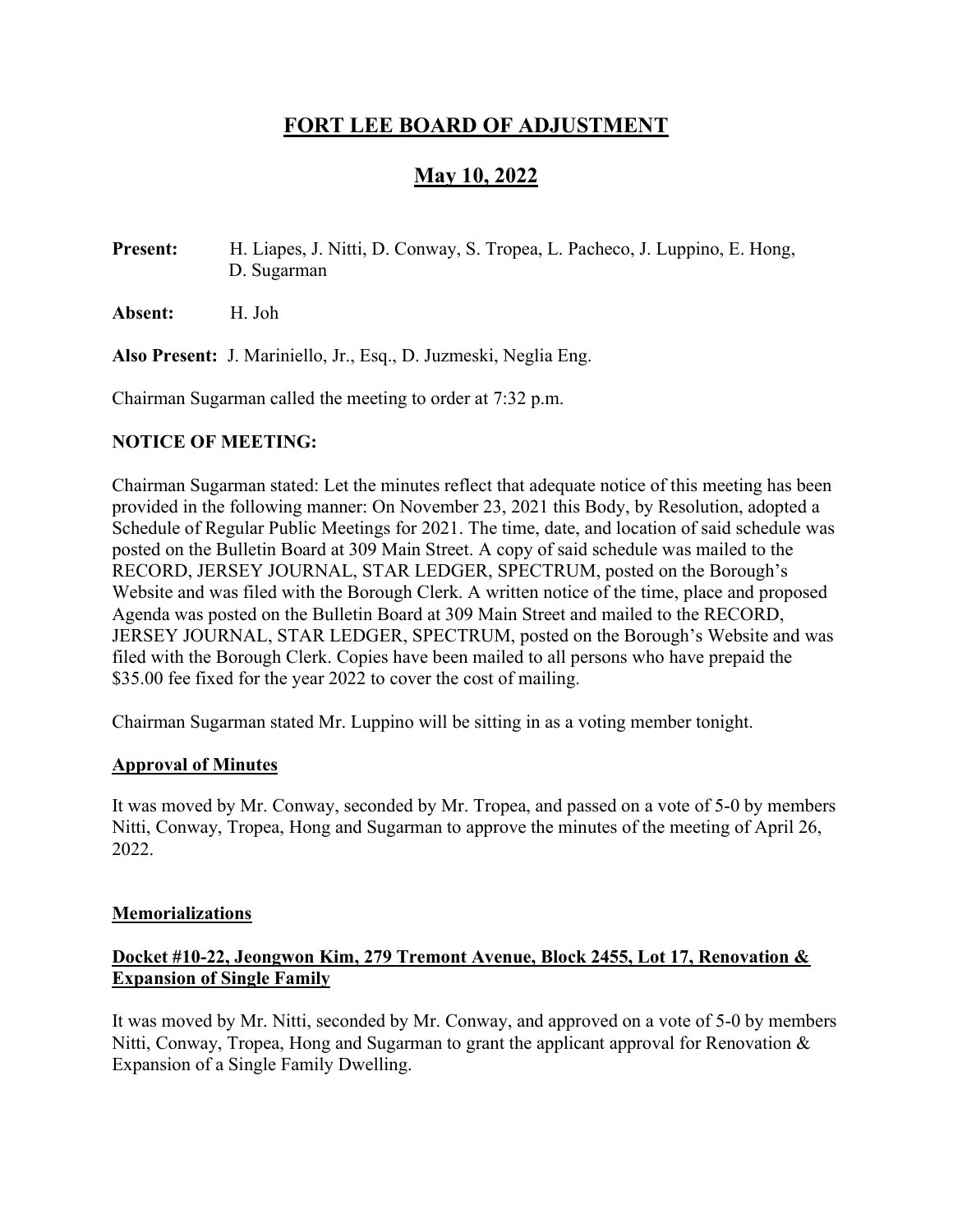# Page 2-ZBA Minutes-May 10, 2022

#### Acceptance/Completeness

# Docket #13-22, Broadwest Corp., 2149 & 2151 Hudson Street, Block 6151, Lots 7 & 8, Preliminary & Final Major Site Plan – 99 Unit, Multi-Family Residential Dwelling

It was moved by Mr. Tropea, seconded by Mr. Liapes and approved on a vote of 7-0 by members Liapes, Nitti, Conway, Tropea, Pacheco, Luppino and Sugarman to deem the application complete. Mr. Cereste will call for a hearing date.

#### Docket #14-22, Smile Builing, LLC, 1440 Bergen Boulevard, Block 2752, Lot 8, Amended Preliminary & Final Major Site Plan – Expansion of Auto Body Repair Shop

It was moved by Mr. Liapes, seconded by Mr. Conway and approved on a vote of 7-0 by members Liapes, Nitti, Conway, Tropea, Pacheco, Luppino and Sugarman to deem the application complete. Mr. Cereste will call for a hearing date.

# Docket #15-22, 2168 Mackay, LLC, 2168 Mackay Avenue, Block 5951, Lot 11, Two Unit Dwelling

It was moved by Mr. Tropea, seconded by Mr. Liapes and approved on a vote of 7-0 by members Liapes, Nitti, Conway, Tropea, Pacheco, Luppino and Sugarman to deem the application complete. Mr. Macri will call for a hearing date.

# Public Hearing

# Docket #6-22, THR, LLC, 201 Tom Hunter Road, Block 3956, Lot 23, Minor Site Plan – **Signage**

Linda Khorozian, Esquire stated they are here tonight for a signage application.

Kyung Hyun Min, 54 Grand Avenue, Palisade Park was sworn in as a Signage expert. He is the designer and installer of the sign.

Mr. Min stated the sign will be a total of 12 square feet. LED channel letters will be used. The height of the letters will be 10 inches tall. The signs will be illuminated from 6:00 AM until 10:00 PM. The new tenant's sign will be the same dimensions as the Sport Rehab Chiro sign.

Chairman Sugarman asked for questions from the Board.

Mr. Juzmeski stated the future tenant's sign needs to be the same size, shape, color and height as the Sport Rehab Chiro sign. They should be back lit.

Mr. Min agreed.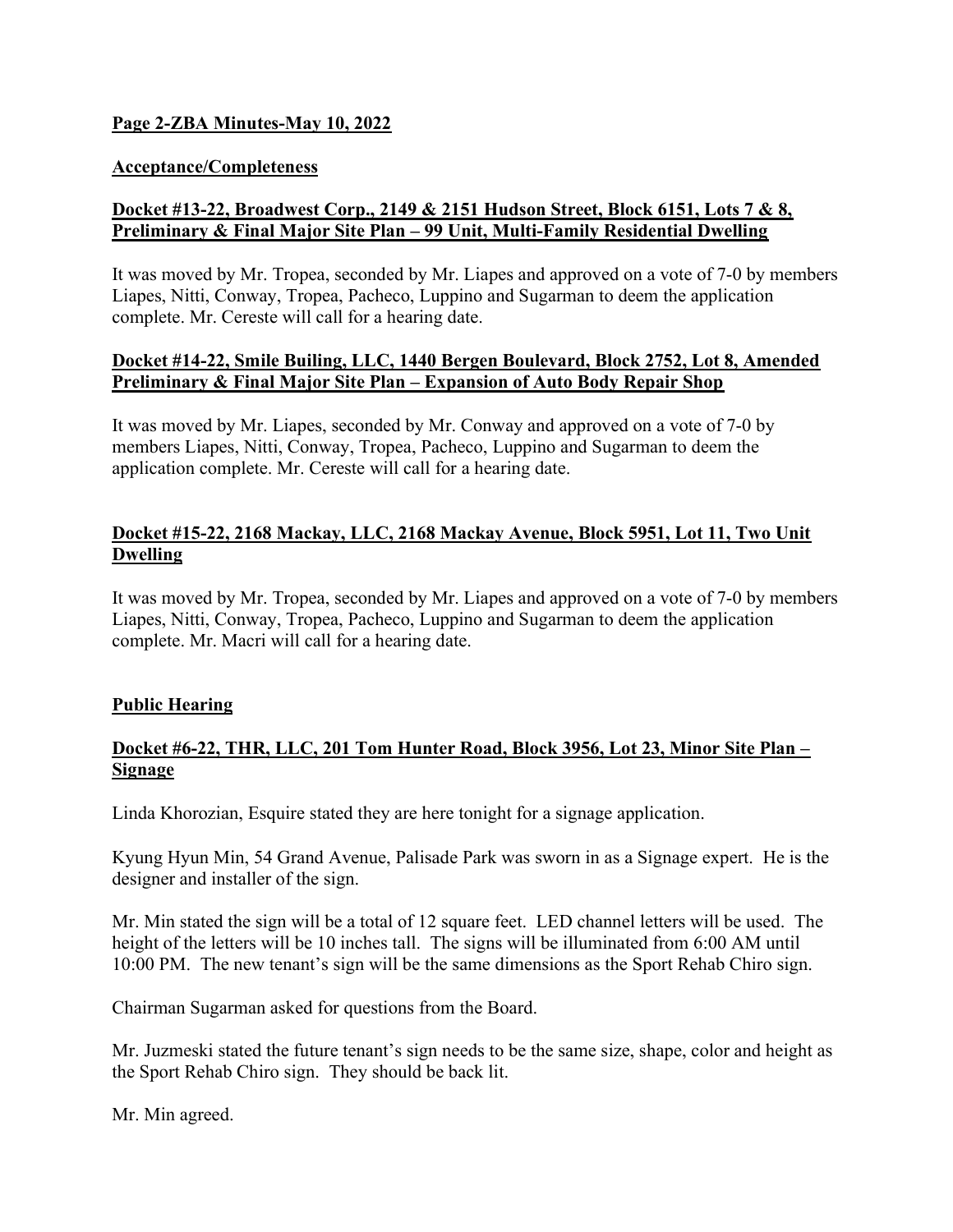# Page 3-ZBA Minutes-May 10, 2022

Mr. Luppino asked if the rendering is scaled properly?

Mr. Min stated no, these are not scaled.

Ms. Khorozian stated we are not on the corner, there is a parking lot there.

Mr. Conway asked what are the hours of operation for the Rehab Center?

Ms. Khorizian stated I don't know.

Mr. Conway asked can we have this sign lit the same hours of operation or off by 10:00 PM?

Chairman Sugarman stated this is a condition of approval.

Ms. Khorozian agreed.

Chairman Sugarman asked for questions from the public.

Chairman Sugarman asked if any member of the public would like to come up, be sworn and testify on the application.

It was moved by Mr. Luppino, seconded by Mr. Pacheco, and passed on a vote of 6-0 by members Liapes, Nitti, Tropea, Pacheco, Luppino and Sugarman to grant the applicant Minor Site Plan approval. Mr. Conway abstained from the application.

# Docket #12-22, 432 Stillwell, LLC, 432 Stillwell Avenue, Block 2854, Lot 3, Two Unit Dwelling

Mark Martins, Engineer, 55 Walnut Street, Norwood was sworn in and his credentials accepted by Chairman Sugarman.

Mr. Martins stated there is currently an existing bi-level structure with an attached garage and a deck on the property. We propose to remove the existing structures on the site and construct a two-unit, duplex style dwelling.

Grading plan dated March 25, 2022 – we need to construct some retaining walls on the property. Utility connections are proposed out to the pole on the street. Cultec chambers will be under each driveway.

Landscape plan – on the left side and in the center there will be azaleas. On the right side a shade tree will be planted. On each side and in the rear there will be Meyers Yews.

The May 6, 2022 Neglia report was reviewed. There are eight trees to be removed and we are planting one. A contribution will be made to the Borough Tree Fund. Additional plantings will be provided in the rear.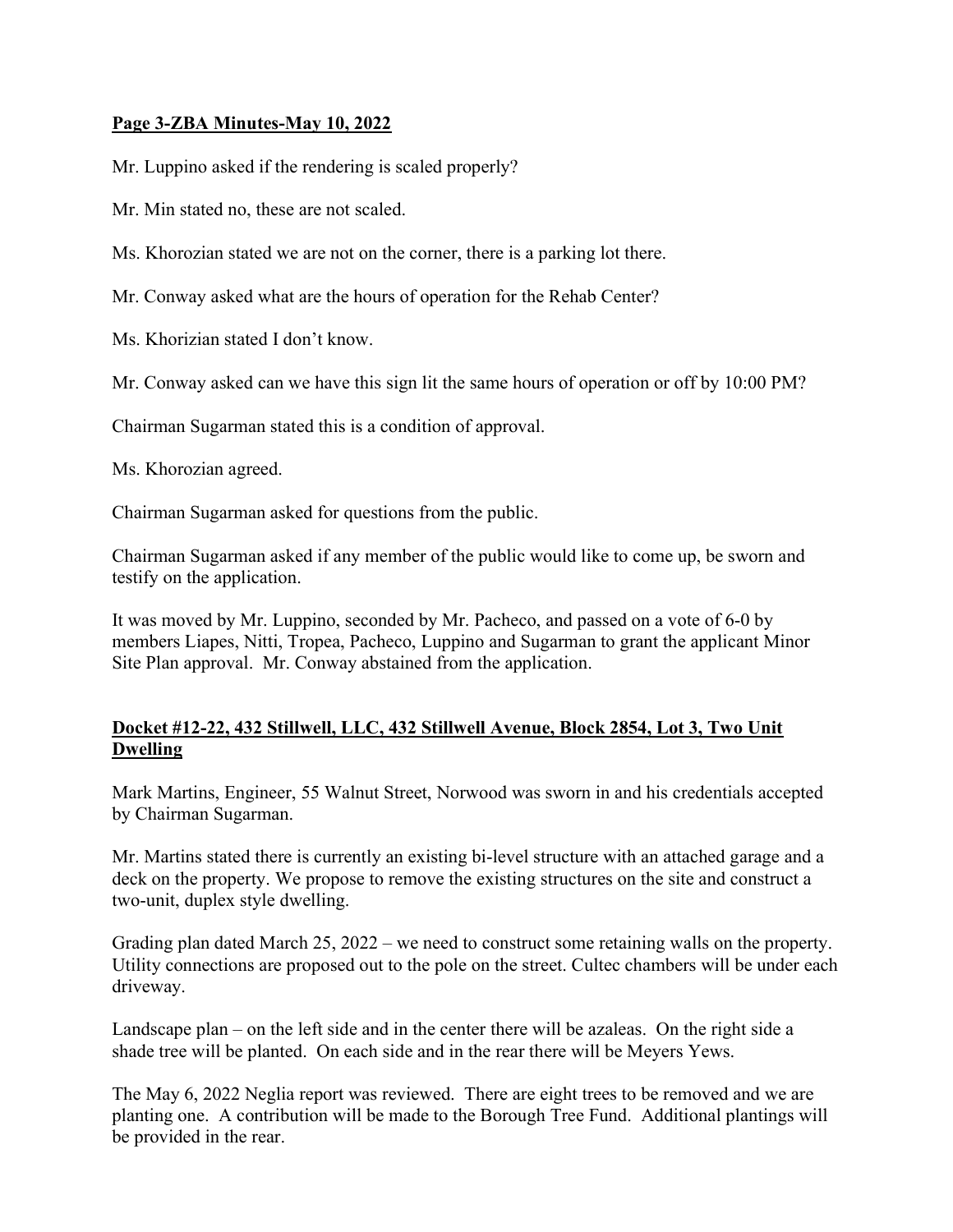#### Page 4-ZBA Minutes-May 10, 2022

Chairman Sugarman asked for questions from the Board. Chairman Sugarman asked for questions from the public.

Ilana Kempner, 1435 14<sup>th</sup> Street, Fort Lee asked when construction would start.

Mr. Martins stated approximately 6-8 weeks.

Vassilios Cocoros, Architect, 467 Sylvan Avenue, Englewood Cliffs was sworn in and his credentials accepted by Chairman Sugarman.

Mr. Cocoros stated a side by side, three story, two family dwelling is proposed. It will be all brick with decks and patios in the rear. There will be recessed lights over the front door, garage doors and a light above the glass door in the basement and kitchen.

Floor plans – the proposed dwelling will have a recreation room, powder room, storage room, utility room, closets and a garage for each unit on the ground floor. The first floor consists of a kitchen, eating area, dining room, powder room, living room and closet for each unit. The second floor has three bedrooms, two bathrooms, a laundry room and closet for each unit.

Chairman Sugarman asked for questions from the Board. Chairman Sugarman asked for questions from the public.

Ilana Kempner, 1435 14th Street, Fort Lee asked about the color of the brick.

Mr. Cocoros stated the house will be light grey brick.

David Spatz, Planner, 60 Friend Terrace, Harrington Park was sworn in and his credentials accepted by Chairman Sugarman.

#### Photo Board of Site & Surrounding Area

Top left-subject property Top right-to the right Bottom left-to the left Bottom right-across the street

The R3 zone permits two family homes. The proposed dwelling is consistent with the neighborhood. The lot area is conforming. Drainage improvements are being made. Parking is being provided on site. We meet the site yard setbacks. The rear yard deck projects into the rear yard setback by 1 foot. I believe the positive criteria is met.

Chairman Sugarman asked for questions from the Board. Chairman Sugarman asked for questions from the public. Chairman Sugarman asked if any member of the public would like to come up, be sworn and testify on the application.